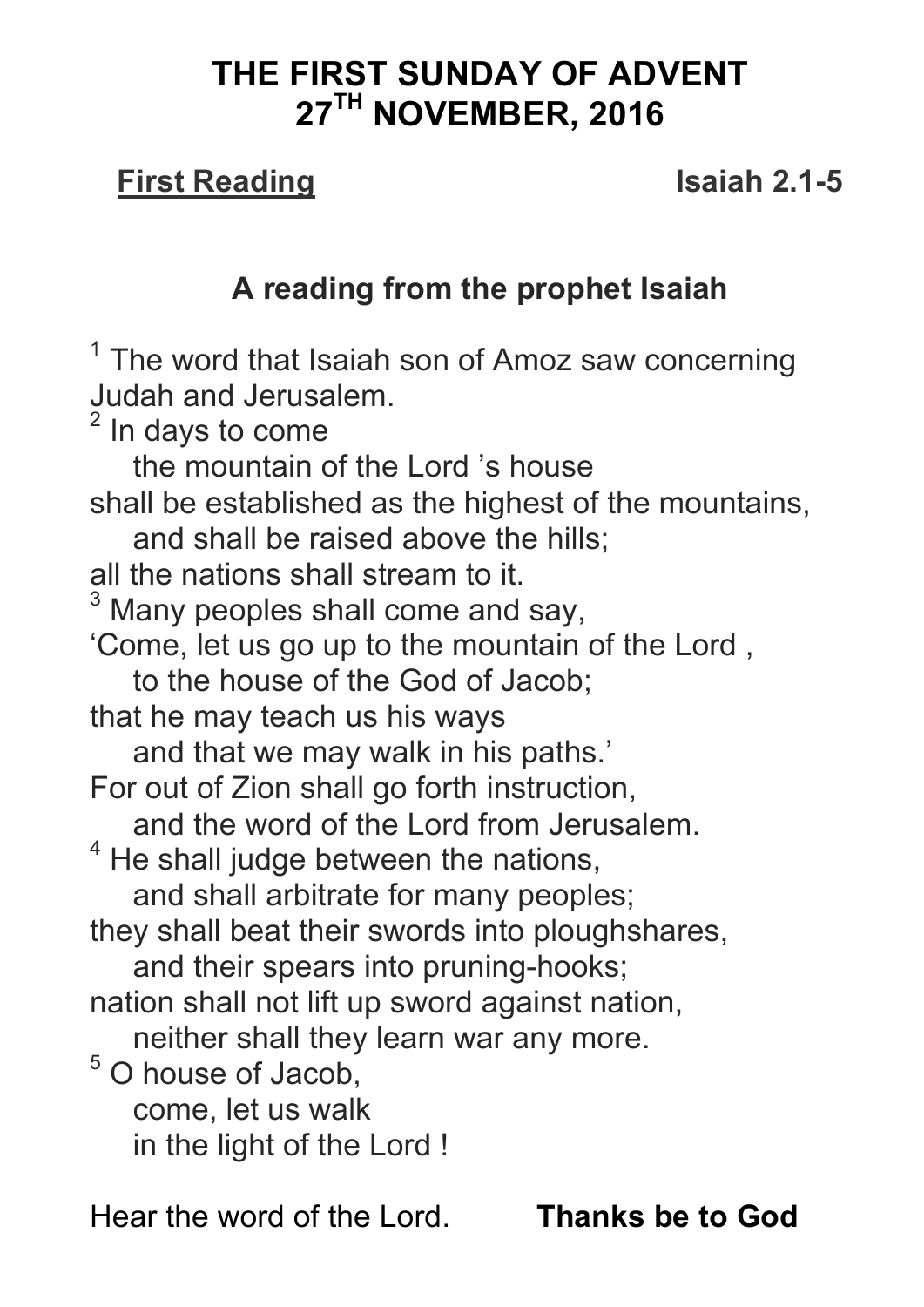**1** I was glad when they said to me: 'Let us go to the house of the Lord.' <sup>2</sup> And now our feet are standing: within your gates, O Jerusalem; **3** Jerusalem which is built as a city: where the pilgrims gather in unity. **4** There the tribes go up, the tribes of the Lord: as he commanded Israel, to give thanks to the name of the Lord. **5** There are set thrones of judgement: the thrones of the house of David. <sup>6</sup> O pray for the peace of Jerusalem: may those who love you prosper. <sup>7</sup> Peace be within your walls: and prosperity in your palaces. <sup>8</sup> For the sake of my kindred and companions: I will pray that peace be with you. <sup>9</sup> For the sake of the house of the Lord our God:

I will seek for your good.

# **Second Reading**  Romans 13.9-14

# **A reading from Paul's letter to the Romans**

**<sup>9</sup>** The commandments, 'You shall not commit adultery; You shall not murder; You shall not steal; You shall not covet'; and any other commandment, are summed up in this word, 'Love your neighbour as yourself.' **<sup>10</sup>** Love does no wrong to a neighbour; therefore, love is the fulfilling of the law. **<sup>11</sup>** Besides this, you know what time it is, how it is now the moment for you to wake from sleep.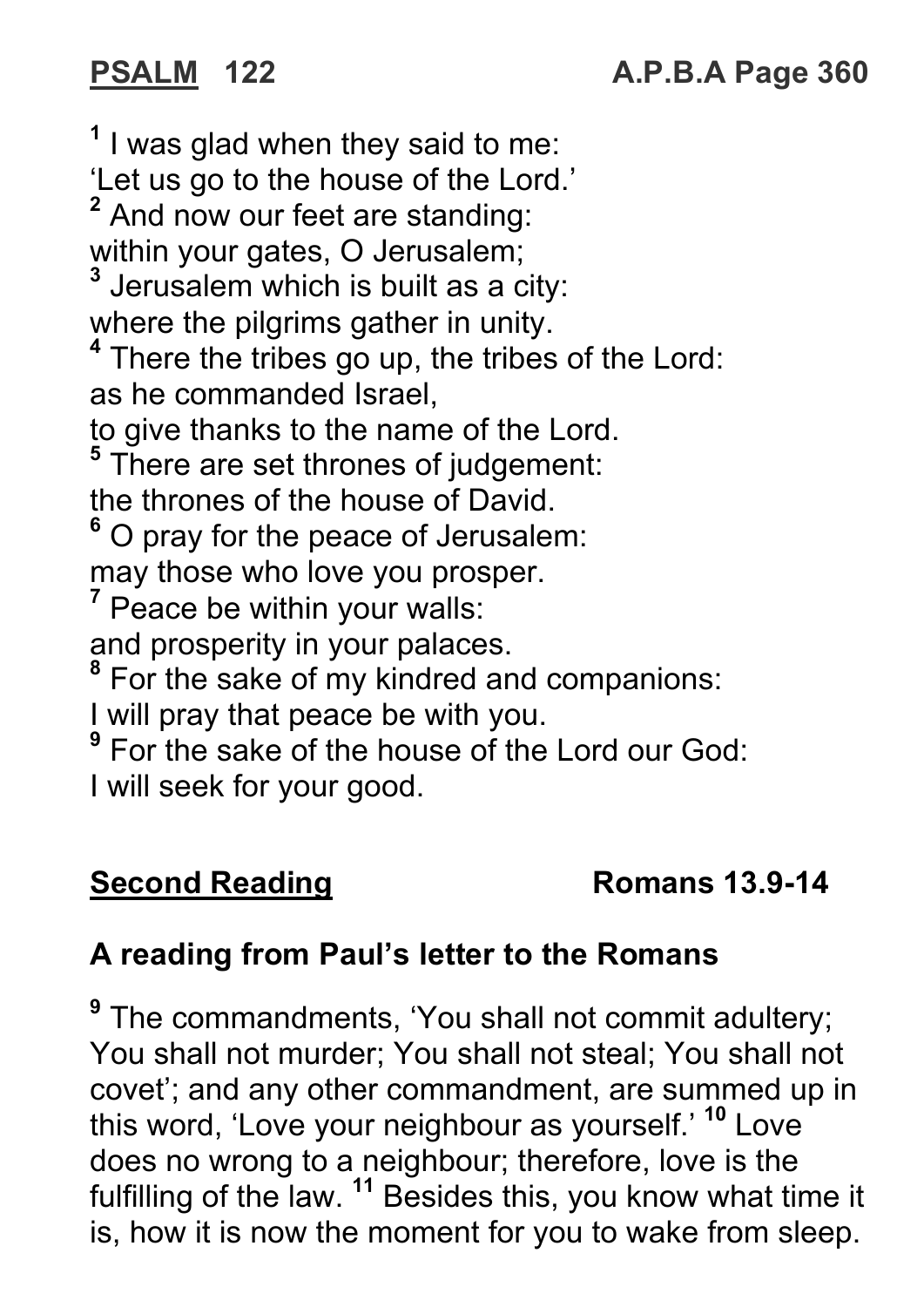For salvation is nearer to us now than when we became believers; **<sup>12</sup>** the night is far gone, the day is near. Let us then lay aside the works of darkness and put on the armour of light; **<sup>13</sup>** let us live honourably as in the day, not in revelling and drunkenness, not in debauchery and licentiousness, not in quarrelling and jealousy.

**<sup>14</sup>** Instead, put on the Lord Jesus Christ, and make no provision for the flesh, to gratify its desires.

Hear the word of the Lord. **Thanks be to God**

**Gospel Matthew 24.36-44**

**The Gospel of our Lord Jesus Christ according to Matthew**

#### **Glory to you Lord Jesus Christ.**

**<sup>36</sup>** 'But about that day and hour no one knows, neither the angels of heaven, nor the Son, but only the Father. <sup>37</sup> For as the days of Noah were, so will be the coming of the Son of Man. **<sup>38</sup>** For as in those days before the flood they were eating and drinking, marrying and giving in marriage, until the day Noah entered the ark, **<sup>39</sup>** and they knew nothing until the flood came and swept them all away, so too will be the coming of the Son of Man. **<sup>40</sup>** Then two will be in the field; one will be taken and one will be left. **<sup>41</sup>** Two women will be grinding meal together; one will be taken and one will be left. **<sup>42</sup>** Keep awake therefore, for you do not know on what day your Lord is coming. **<sup>43</sup>** But understand this: if the owner of the house had known in what part of the night the thief was coming, he would have stayed awake and would not